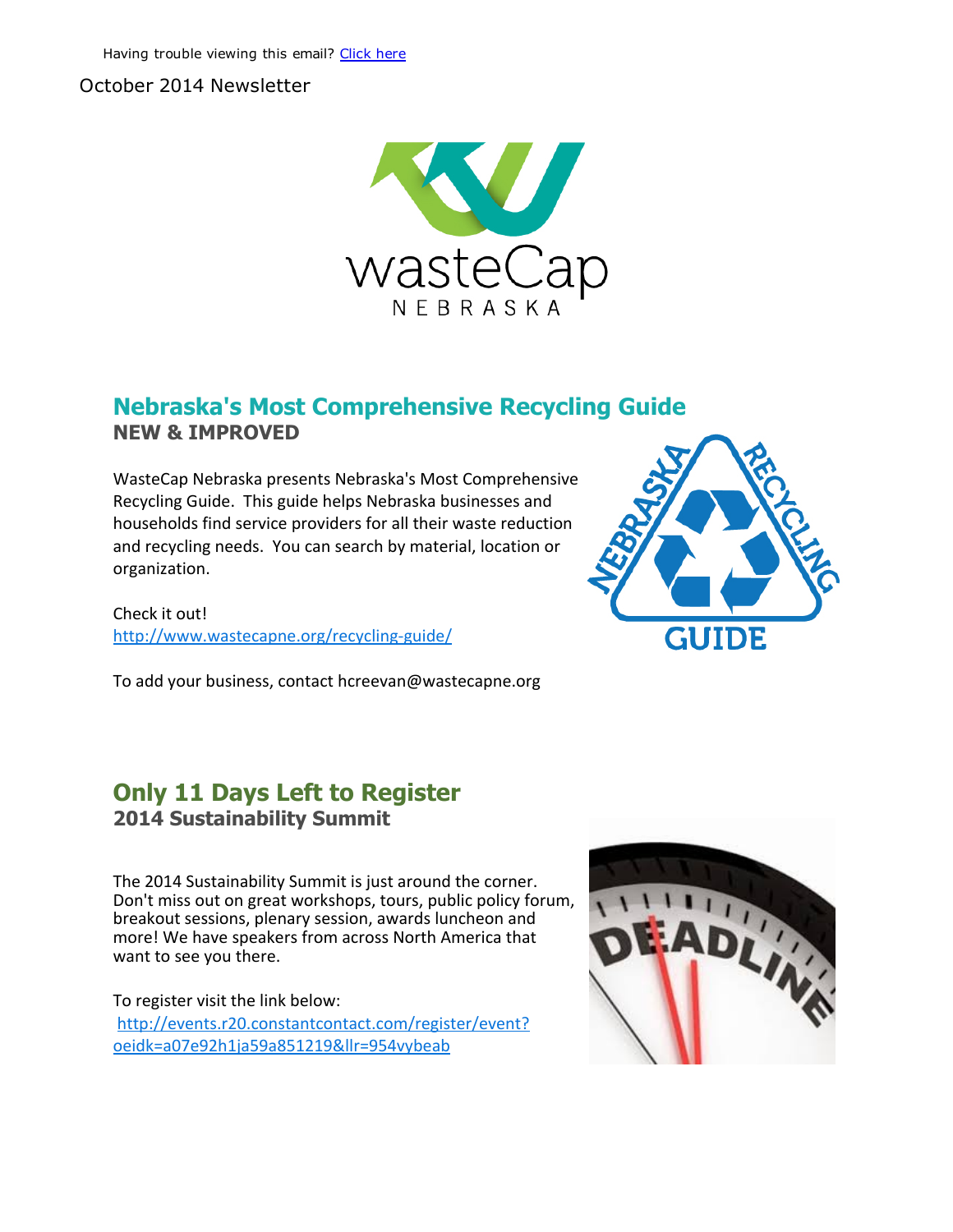

Now YOU can help bring more solar power to the Lincoln area through Lincoln Electric System's community solar project, LES SunShares. This project adds more clean, renewable solar energy to the LES resource mix, decreasing our reliance on fossil fuels.

Participation starts at \$3 per month through your monthly electric bill, beginning January 1, 2015. Based on participation and contribution amounts, LES will select a project size in October, up to 10 megawatts. Program participants could help fund a solar array that could be one of the largest in the state.

You may enroll online at http://www.les.com/savings-energy/solar-net-metering or 402-475-4211.

### UNL Report: Understanding and Assessing Climate Change Implications for Nebraska

UNL leads its Big Ten academic peers by validating the science of the Intergovernmental Panel on Climate Change and the National Climate Assessment, confirming that climate change is primarily caused by humans, and that Nebraska has been and will continue to be affected. This report again confirms that there is no scientific debate about the fact of climate change. Now the question is: How will this report influence the state of Nebraska? Who will take action to mitigate the effects of climate change?

View the full report at [http://snr.unl.edu/download/research/projects/climateimpacts/2014ClimateChange.pdf](http://r20.rs6.net/tn.jsp?e=001RSRXsFxK5eQkqw-wTDvSuSTU4GV4UCt_Idg0z5ICUlqsGW5xXyPydC38TMWuz97hHCyXPWRzZ5RiL5KhhBZwSUL_uBG5YIvGewmmT5INnEe2U0G-cCu78zwduk8FDOkmsSOHhbN1Swwq-h8TnAWNAUCk-Rte8zf0JbCBvLM-bRwOjkUxtrnnr_Lgs8_RozO5)

# Sponsor Spotlight

Uribe Refuse Services, Inc. & Recyclelink

Uribe Refuse Services, Inc. is a 3rd generation family owned & operated company that provides quality solid waste management services to the residents of Lincoln and surrounding communities including, Bennet, Cheney, Denton,



Dorchester, Hallam, Martell, Milford, Pleasant Dale, Seward, Sprague, and the areas surrounding Crete & Wilber.

In addition to commercial and residential waste hauling services, they offer "single stream" recycling for commercial and residential customers, yard waste hauling, rolloffs, and scrap tire recycling. Their residential curbside recycling program, RecycleLink, offers discounts on a variety of products and services through RecycleBank Rewards.